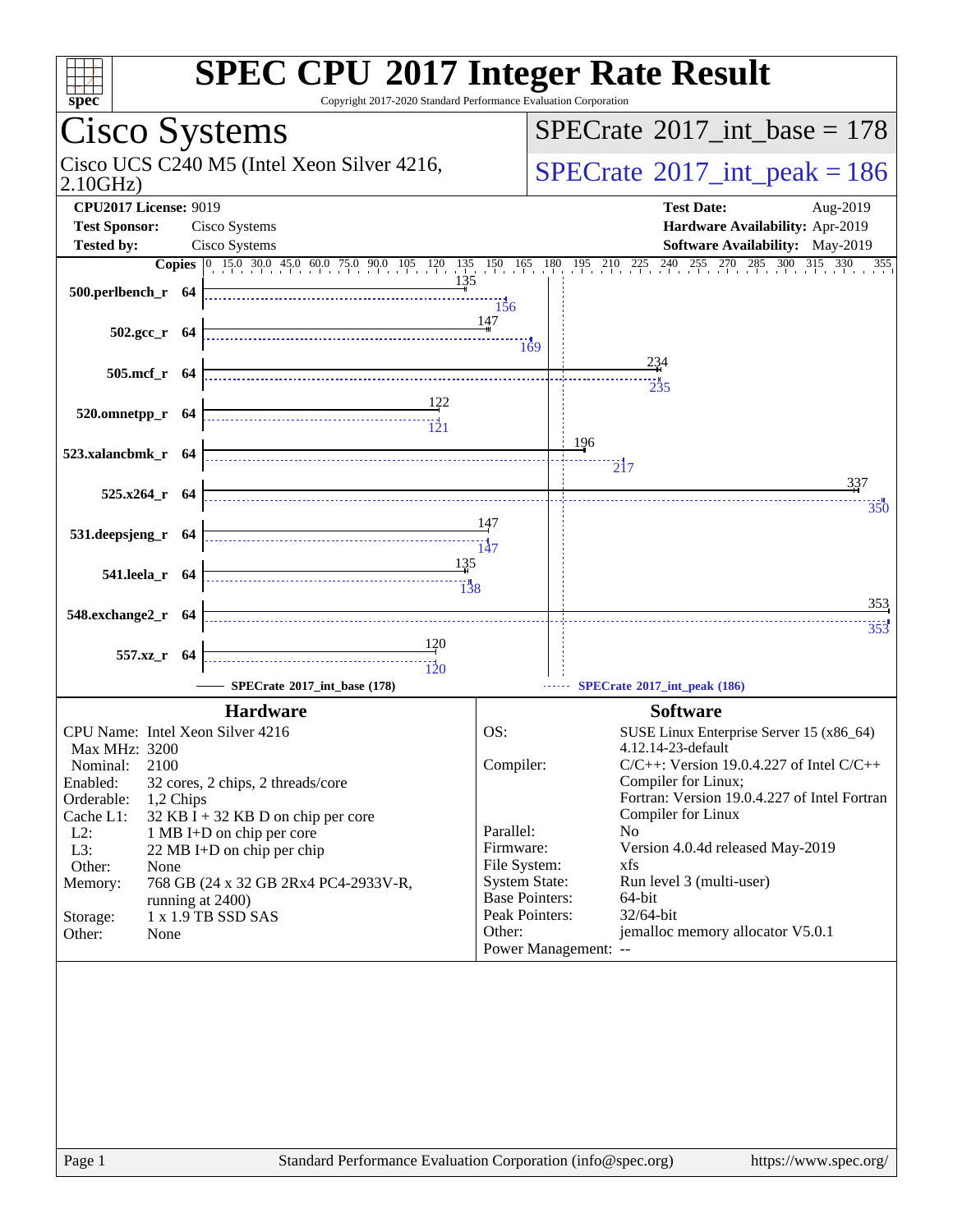

Copyright 2017-2020 Standard Performance Evaluation Corporation

# Cisco Systems

Cisco UCS C240 M5 (Intel Xeon Silver 4216,  $\vert$ [SPECrate](http://www.spec.org/auto/cpu2017/Docs/result-fields.html#SPECrate2017intpeak)®[2017\\_int\\_peak = 1](http://www.spec.org/auto/cpu2017/Docs/result-fields.html#SPECrate2017intpeak)86

 $SPECrate$ <sup>®</sup>[2017\\_int\\_base =](http://www.spec.org/auto/cpu2017/Docs/result-fields.html#SPECrate2017intbase) 178

2.10GHz)

**[CPU2017 License:](http://www.spec.org/auto/cpu2017/Docs/result-fields.html#CPU2017License)** 9019 **[Test Date:](http://www.spec.org/auto/cpu2017/Docs/result-fields.html#TestDate)** Aug-2019 **[Test Sponsor:](http://www.spec.org/auto/cpu2017/Docs/result-fields.html#TestSponsor)** Cisco Systems **[Hardware Availability:](http://www.spec.org/auto/cpu2017/Docs/result-fields.html#HardwareAvailability)** Apr-2019 **[Tested by:](http://www.spec.org/auto/cpu2017/Docs/result-fields.html#Testedby)** Cisco Systems **[Software Availability:](http://www.spec.org/auto/cpu2017/Docs/result-fields.html#SoftwareAvailability)** May-2019

#### **[Results Table](http://www.spec.org/auto/cpu2017/Docs/result-fields.html#ResultsTable)**

|                                                 | <b>Base</b>   |                |                 |                |       |                | <b>Peak</b> |               |                |              |                |              |                |              |
|-------------------------------------------------|---------------|----------------|-----------------|----------------|-------|----------------|-------------|---------------|----------------|--------------|----------------|--------------|----------------|--------------|
| <b>Benchmark</b>                                | <b>Copies</b> | <b>Seconds</b> | Ratio           | <b>Seconds</b> | Ratio | <b>Seconds</b> | Ratio       | <b>Copies</b> | <b>Seconds</b> | <b>Ratio</b> | <b>Seconds</b> | <b>Ratio</b> | <b>Seconds</b> | <b>Ratio</b> |
| 500.perlbench_r                                 | 64            | 757            | 135             | 754            | 135   | 752            | 135         | 64            | 653            | 156          | 655            | 156          | 654            | <u>156</u>   |
| $502.\text{gcc\_r}$                             | 64            | 618            | 147             | 613            | 148   | 621            | 146         | 64            | 538            | 169          | 538            | 168          | 536            | 169          |
| $505$ .mcf r                                    | 64            | 442            | 234             | 443            | 234   | 439            | 236         | 64            | 442            | 234          | 440            | 235          | 440            | 235          |
| 520.omnetpp_r                                   | 64            | 693            | 121             | 691            | 122   | 690            | 122         | 64            | 693            | 121          | 692            | <u>121</u>   | 692            | 121          |
| 523.xalancbmk_r                                 | 64            | 344            | 196             | 345            | 196   | 344            | 197         | 64            | 312            | 217          | 313            | 216          | 312            | 217          |
| 525.x264 r                                      | 64            | 333            | 337             | 335            | 335   | 332            | 337         | 64            | 321            | 349          | 320            | 351          | 320            | 350          |
| $531.$ deepsjeng $_r$                           | 64            | 500            | 147             | 500            | 147   | 500            | 147         | 64            | 500            | 147          | 500            | 147          | 500            | 147          |
| 541.leela r                                     | 64            | 784            | 135             | 779            | 136   | 788            | 134         | 64            | 776            | 137          | 770            | 138          | 769            | 138          |
| 548.exchange2_r                                 | 64            | 475            | 353             | 475            | 353   | 476            | 353         | 64            | 475            | 353          | 475            | 353          | 476            | 352          |
| 557.xz r                                        | 64            | 577            | 120             | 578            | 120   | 577            | 120         | 64            | 578            | <b>120</b>   | 578            | 120          | 577            | 120          |
| $SPECrate^{\circledcirc}2017$ int base =<br>178 |               |                |                 |                |       |                |             |               |                |              |                |              |                |              |
| $CDFC_{\text{mod}}\sqrt{2017}$ int nools $-$    |               |                | 10 <sub>6</sub> |                |       |                |             |               |                |              |                |              |                |              |

**[SPECrate](http://www.spec.org/auto/cpu2017/Docs/result-fields.html#SPECrate2017intpeak)[2017\\_int\\_peak =](http://www.spec.org/auto/cpu2017/Docs/result-fields.html#SPECrate2017intpeak) 186**

Results appear in the [order in which they were run](http://www.spec.org/auto/cpu2017/Docs/result-fields.html#RunOrder). Bold underlined text [indicates a median measurement](http://www.spec.org/auto/cpu2017/Docs/result-fields.html#Median).

#### **[Submit Notes](http://www.spec.org/auto/cpu2017/Docs/result-fields.html#SubmitNotes)**

 The numactl mechanism was used to bind copies to processors. The config file option 'submit' was used to generate numactl commands to bind each copy to a specific processor. For details, please see the config file.

#### **[Operating System Notes](http://www.spec.org/auto/cpu2017/Docs/result-fields.html#OperatingSystemNotes)**

Stack size set to unlimited using "ulimit -s unlimited"

#### **[General Notes](http://www.spec.org/auto/cpu2017/Docs/result-fields.html#GeneralNotes)**

Environment variables set by runcpu before the start of the run: LD\_LIBRARY\_PATH = "/home/cpu2017/lib/intel64:/home/cpu2017/lib/ia32:/home/cpu2017/je5.0.1-32" Binaries compiled on a system with 1x Intel Core i9-7900X CPU + 32GB RAM memory using Redhat Enterprise Linux 7.5 Transparent Huge Pages enabled by default Prior to runcpu invocation Filesystem page cache synced and cleared with: sync; echo 3> /proc/sys/vm/drop\_caches runcpu command invoked through numactl i.e.: numactl --interleave=all runcpu <etc> NA: The test sponsor attests, as of date of publication, that CVE-2017-5754 (Meltdown) is mitigated in the system as tested and documented. Yes: The test sponsor attests, as of date of publication, that CVE-2017-5753 (Spectre variant 1) is mitigated in the system as tested and documented. Yes: The test sponsor attests, as of date of publication, that CVE-2017-5715 (Spectre variant 2)

**(Continued on next page)**

| Page 2<br>Standard Performance Evaluation Corporation (info@spec.org) | https://www.spec.org/ |
|-----------------------------------------------------------------------|-----------------------|
|-----------------------------------------------------------------------|-----------------------|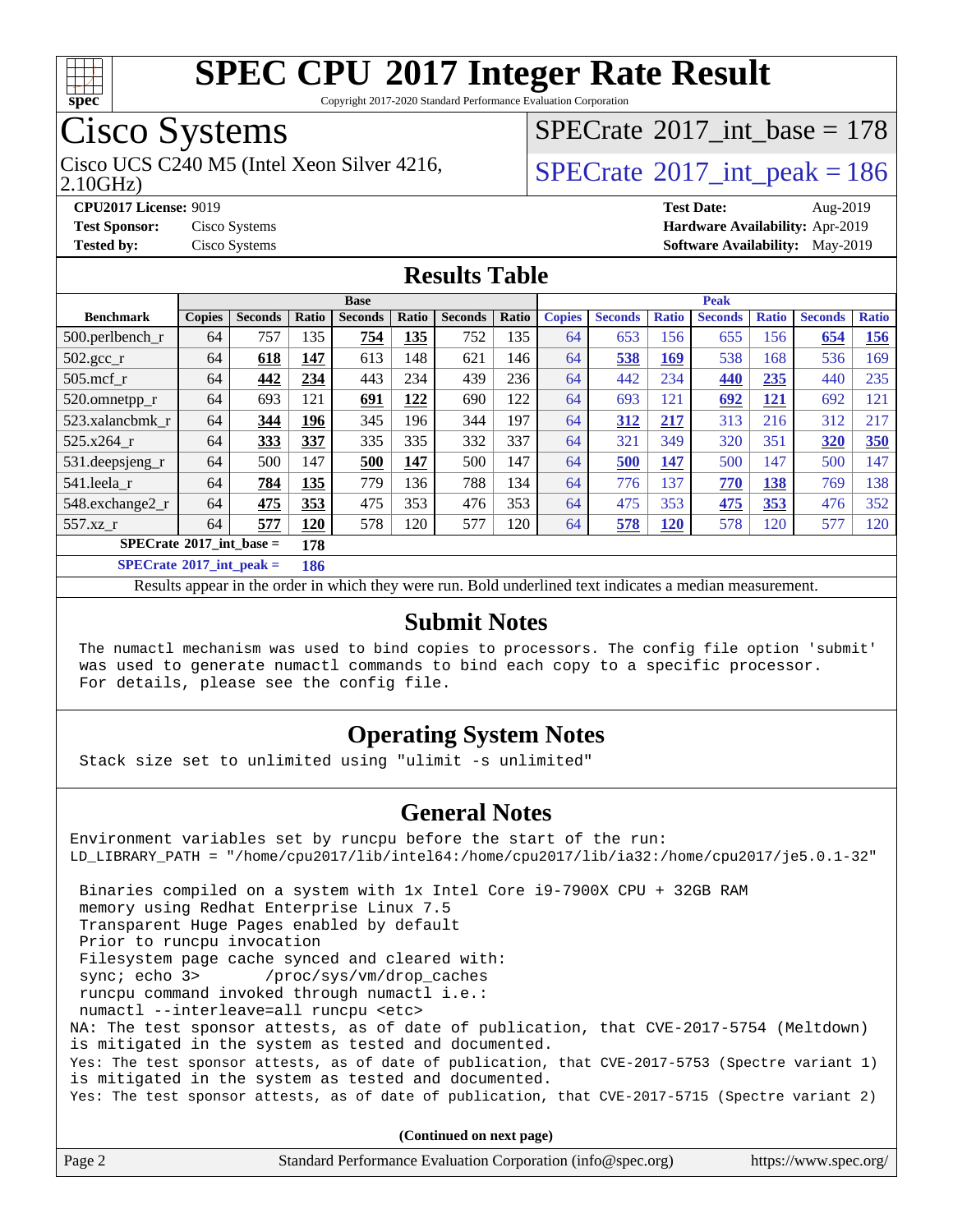

Copyright 2017-2020 Standard Performance Evaluation Corporation

## Cisco Systems

2.10GHz)

 $SPECTate$ <sup>®</sup>[2017\\_int\\_base =](http://www.spec.org/auto/cpu2017/Docs/result-fields.html#SPECrate2017intbase) 178

Cisco UCS C240 M5 (Intel Xeon Silver 4216,  $\vert$ [SPECrate](http://www.spec.org/auto/cpu2017/Docs/result-fields.html#SPECrate2017intpeak)<sup>®</sup>[2017\\_int\\_peak = 1](http://www.spec.org/auto/cpu2017/Docs/result-fields.html#SPECrate2017intpeak)86

**[Test Sponsor:](http://www.spec.org/auto/cpu2017/Docs/result-fields.html#TestSponsor)** Cisco Systems **[Hardware Availability:](http://www.spec.org/auto/cpu2017/Docs/result-fields.html#HardwareAvailability)** Apr-2019

**[CPU2017 License:](http://www.spec.org/auto/cpu2017/Docs/result-fields.html#CPU2017License)** 9019 **[Test Date:](http://www.spec.org/auto/cpu2017/Docs/result-fields.html#TestDate)** Aug-2019 **[Tested by:](http://www.spec.org/auto/cpu2017/Docs/result-fields.html#Testedby)** Cisco Systems **[Software Availability:](http://www.spec.org/auto/cpu2017/Docs/result-fields.html#SoftwareAvailability)** May-2019

#### **[General Notes \(Continued\)](http://www.spec.org/auto/cpu2017/Docs/result-fields.html#GeneralNotes)**

is mitigated in the system as tested and documented. jemalloc, a general purpose malloc implementation built with the RedHat Enterprise 7.5, and the system compiler gcc 4.8.5 sources available from jemalloc.net or <https://github.com/jemalloc/jemalloc/releases> **[Platform Notes](http://www.spec.org/auto/cpu2017/Docs/result-fields.html#PlatformNotes)** BIOS Settings: Intel HyperThreading Technology set to Enabled SNC set to Enabled IMC Interleaving set to 1-way Interleave Patrol Scrub set to Disabled Sysinfo program /home/cpu2017/bin/sysinfo Rev: r5974 of 2018-05-19 9bcde8f2999c33d61f64985e45859ea9 running on linux-4vt5 Sat Aug 3 08:04:15 2019 SUT (System Under Test) info as seen by some common utilities. For more information on this section, see <https://www.spec.org/cpu2017/Docs/config.html#sysinfo> From /proc/cpuinfo model name : Intel(R) Xeon(R) Silver 4216 CPU @ 2.10GHz 2 "physical id"s (chips) 64 "processors" cores, siblings (Caution: counting these is hw and system dependent. The following excerpts from /proc/cpuinfo might not be reliable. Use with caution.) cpu cores : 16 siblings : 32 physical 0: cores 0 1 2 3 4 5 6 7 8 9 10 11 12 13 14 15 physical 1: cores 0 1 2 3 4 5 6 7 8 9 10 11 12 13 14 15 From lscpu: Architecture: x86\_64 CPU op-mode(s): 32-bit, 64-bit Byte Order: Little Endian  $CPU(s):$  64 On-line CPU(s) list: 0-63 Thread(s) per core: 2 Core(s) per socket: 16 Socket(s): 2 NUMA node(s): 4 Vendor ID: GenuineIntel CPU family: 6 Model: 85 Model name: Intel(R) Xeon(R) Silver 4216 CPU @ 2.10GHz Stepping: 6 **(Continued on next page)**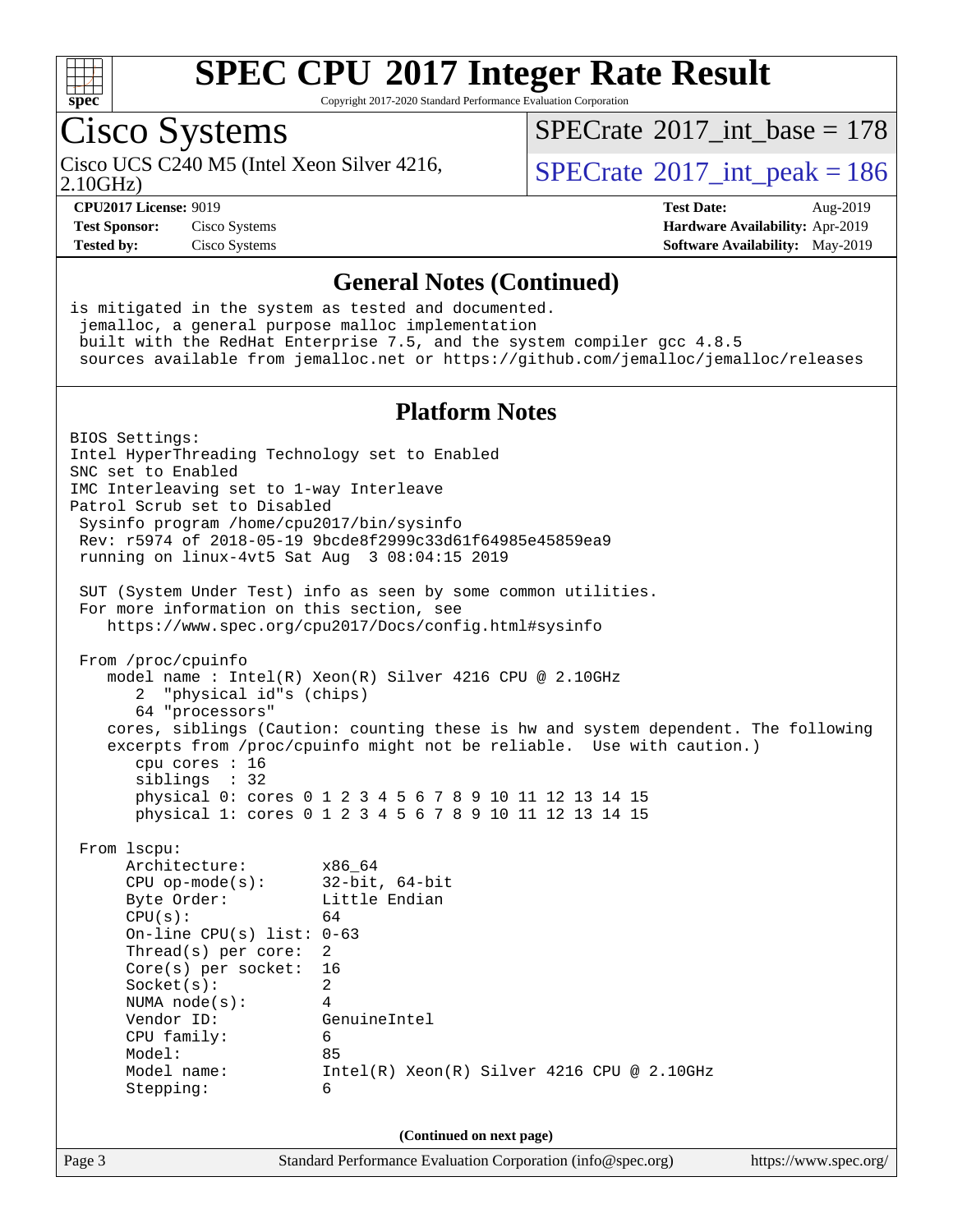

Copyright 2017-2020 Standard Performance Evaluation Corporation

Cisco Systems 2.10GHz) Cisco UCS C240 M5 (Intel Xeon Silver 4216,  $SPECrate^{\circ}2017\_int\_peak = 186$  $SPECrate^{\circ}2017\_int\_peak = 186$ 

 $SPECrate$ <sup>®</sup>[2017\\_int\\_base =](http://www.spec.org/auto/cpu2017/Docs/result-fields.html#SPECrate2017intbase) 178

**[CPU2017 License:](http://www.spec.org/auto/cpu2017/Docs/result-fields.html#CPU2017License)** 9019 **[Test Date:](http://www.spec.org/auto/cpu2017/Docs/result-fields.html#TestDate)** Aug-2019

**[Test Sponsor:](http://www.spec.org/auto/cpu2017/Docs/result-fields.html#TestSponsor)** Cisco Systems **[Hardware Availability:](http://www.spec.org/auto/cpu2017/Docs/result-fields.html#HardwareAvailability)** Apr-2019 **[Tested by:](http://www.spec.org/auto/cpu2017/Docs/result-fields.html#Testedby)** Cisco Systems **[Software Availability:](http://www.spec.org/auto/cpu2017/Docs/result-fields.html#SoftwareAvailability)** May-2019

**[Platform Notes \(Continued\)](http://www.spec.org/auto/cpu2017/Docs/result-fields.html#PlatformNotes)**

|                                                          | 1 RULUI III 1900 (Continuou)                                                         |  |  |  |  |
|----------------------------------------------------------|--------------------------------------------------------------------------------------|--|--|--|--|
| CPU MHz:                                                 | 2100.000                                                                             |  |  |  |  |
| CPU max MHz:                                             | 3200.0000                                                                            |  |  |  |  |
| CPU min MHz:                                             | 800.0000                                                                             |  |  |  |  |
| BogoMIPS:                                                | 4200.00                                                                              |  |  |  |  |
| Virtualization:                                          | $VT - x$                                                                             |  |  |  |  |
| Lld cache:                                               | 32K                                                                                  |  |  |  |  |
| Lli cache:                                               | 32K                                                                                  |  |  |  |  |
| $L2$ cache:                                              | 1024K                                                                                |  |  |  |  |
| L3 cache:                                                | 22528K                                                                               |  |  |  |  |
|                                                          | NUMA node0 CPU(s): 0-3,8-11,32-35,40-43                                              |  |  |  |  |
|                                                          | NUMA nodel CPU(s): 4-7, 12-15, 36-39, 44-47                                          |  |  |  |  |
| NUMA $node2$ $CPU(s):$                                   | 16–19,24–27,48–51,56–59                                                              |  |  |  |  |
|                                                          |                                                                                      |  |  |  |  |
| NUMA $node3$ $CPU(s):$                                   | 20-23, 28-31, 52-55, 60-63                                                           |  |  |  |  |
| Flags:                                                   | fpu vme de pse tsc msr pae mce cx8 apic sep mtrr pge mca cmov                        |  |  |  |  |
|                                                          | pat pse36 clflush dts acpi mmx fxsr sse sse2 ss ht tm pbe syscall nx pdpelgb rdtscp  |  |  |  |  |
|                                                          | lm constant_tsc art arch_perfmon pebs bts rep_good nopl xtopology nonstop_tsc cpuid  |  |  |  |  |
|                                                          | aperfmperf tsc_known_freq pni pclmulqdq dtes64 monitor ds_cpl vmx smx est tm2 ssse3  |  |  |  |  |
|                                                          | sdbg fma cx16 xtpr pdcm pcid dca sse4 1 sse4 2 x2apic movbe popcnt                   |  |  |  |  |
|                                                          | tsc_deadline_timer aes xsave avx f16c rdrand lahf_lm abm 3dnowprefetch cpuid_fault   |  |  |  |  |
|                                                          | epb cat_13 cdp_13 invpcid_single intel_ppin mba tpr_shadow vnmi flexpriority ept     |  |  |  |  |
|                                                          | vpid fsgsbase tsc_adjust bmil hle avx2 smep bmi2 erms invpcid rtm cqm mpx rdt_a      |  |  |  |  |
|                                                          | avx512f avx512dq rdseed adx smap clflushopt clwb intel_pt avx512cd avx512bw avx512vl |  |  |  |  |
|                                                          | xsaveopt xsavec xgetbvl xsaves cqm_llc cqm_occup_llc cqm_mbm_total cqm_mbm_local     |  |  |  |  |
|                                                          | ibpb ibrs stibp dtherm ida arat pln pts pku ospke avx512_vnni arch_capabilities ssbd |  |  |  |  |
|                                                          |                                                                                      |  |  |  |  |
| /proc/cpuinfo cache data                                 |                                                                                      |  |  |  |  |
| cache size : 22528 KB                                    |                                                                                      |  |  |  |  |
|                                                          |                                                                                      |  |  |  |  |
|                                                          | From numactl --hardware WARNING: a numactl 'node' might or might not correspond to a |  |  |  |  |
| physical chip.                                           |                                                                                      |  |  |  |  |
| $available: 4 nodes (0-3)$                               |                                                                                      |  |  |  |  |
| node 0 cpus: 0 1 2 3 8 9 10 11 32 33 34 35 40 41 42 43   |                                                                                      |  |  |  |  |
| node 0 size: 192103 MB                                   |                                                                                      |  |  |  |  |
| node 0 free: 191677 MB                                   |                                                                                      |  |  |  |  |
| node 1 cpus: 4 5 6 7 12 13 14 15 36 37 38 39 44 45 46 47 |                                                                                      |  |  |  |  |
|                                                          |                                                                                      |  |  |  |  |
| node 1 size: 193498 MB                                   |                                                                                      |  |  |  |  |
| node 1 free: 193173 MB                                   |                                                                                      |  |  |  |  |
|                                                          | node 2 cpus: 16 17 18 19 24 25 26 27 48 49 50 51 56 57 58 59                         |  |  |  |  |
| node 2 size: 193527 MB                                   |                                                                                      |  |  |  |  |
| node 2 free: 193230 MB                                   |                                                                                      |  |  |  |  |
|                                                          | node 3 cpus: 20 21 22 23 28 29 30 31 52 53 54 55 60 61 62 63                         |  |  |  |  |
| node 3 size: 193526 MB                                   |                                                                                      |  |  |  |  |
| node 3 free: 193285 MB                                   |                                                                                      |  |  |  |  |
| node distances:                                          |                                                                                      |  |  |  |  |
| node<br>0<br>$\mathbf{1}$<br>2<br>3                      |                                                                                      |  |  |  |  |
| 0:<br>10<br>11<br>21<br>21                               |                                                                                      |  |  |  |  |
| 1:<br>11<br>10<br>21<br>21                               |                                                                                      |  |  |  |  |
|                                                          |                                                                                      |  |  |  |  |
| (Continued on next page)                                 |                                                                                      |  |  |  |  |
|                                                          |                                                                                      |  |  |  |  |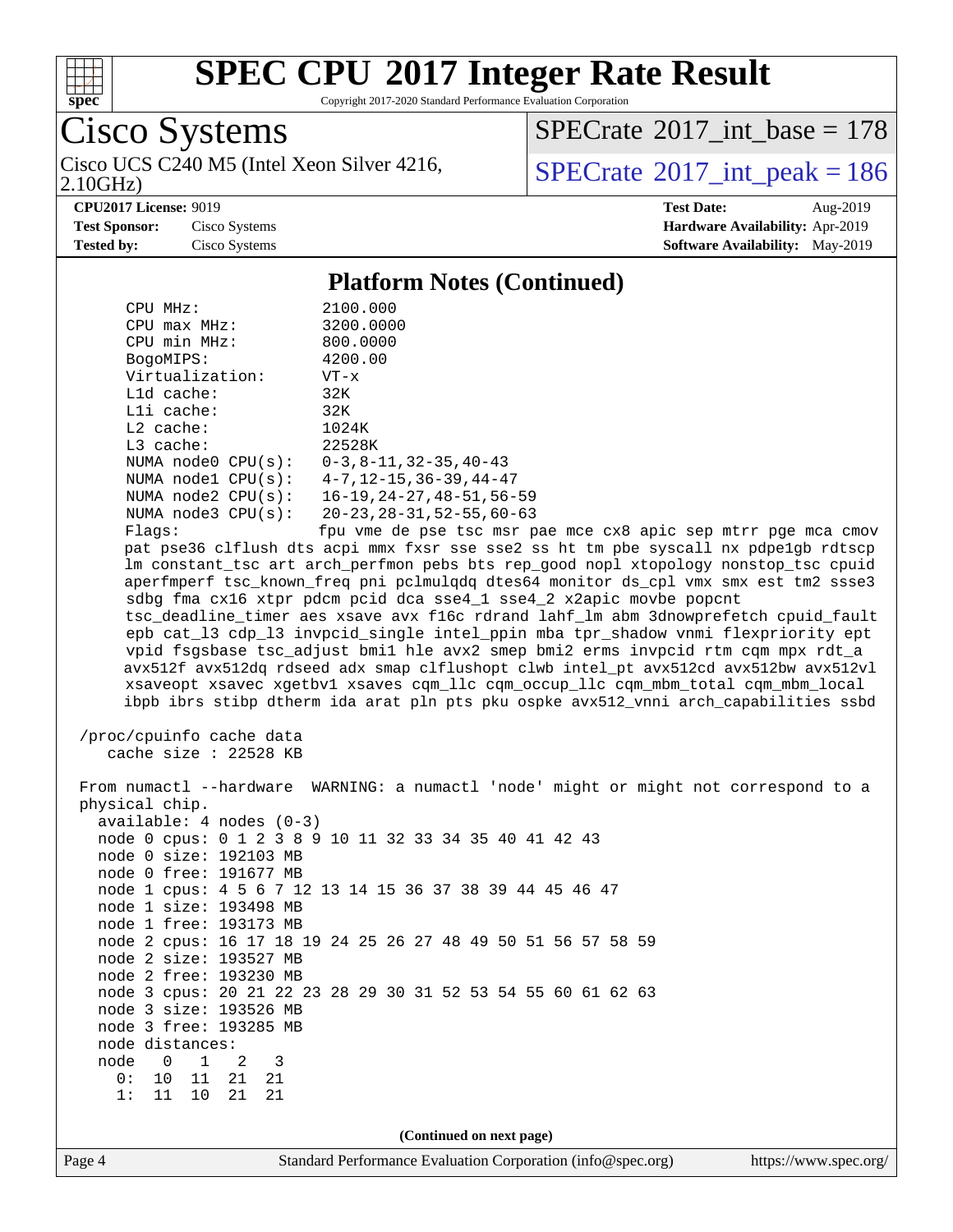

Copyright 2017-2020 Standard Performance Evaluation Corporation

# Cisco Systems

2.10GHz) Cisco UCS C240 M5 (Intel Xeon Silver 4216,  $\vert$ [SPECrate](http://www.spec.org/auto/cpu2017/Docs/result-fields.html#SPECrate2017intpeak)<sup>®</sup>[2017\\_int\\_peak = 1](http://www.spec.org/auto/cpu2017/Docs/result-fields.html#SPECrate2017intpeak)86

 $SPECTate$ <sup>®</sup>[2017\\_int\\_base =](http://www.spec.org/auto/cpu2017/Docs/result-fields.html#SPECrate2017intbase) 178

**[CPU2017 License:](http://www.spec.org/auto/cpu2017/Docs/result-fields.html#CPU2017License)** 9019 **[Test Date:](http://www.spec.org/auto/cpu2017/Docs/result-fields.html#TestDate)** Aug-2019 **[Test Sponsor:](http://www.spec.org/auto/cpu2017/Docs/result-fields.html#TestSponsor)** Cisco Systems **[Hardware Availability:](http://www.spec.org/auto/cpu2017/Docs/result-fields.html#HardwareAvailability)** Apr-2019 **[Tested by:](http://www.spec.org/auto/cpu2017/Docs/result-fields.html#Testedby)** Cisco Systems **[Software Availability:](http://www.spec.org/auto/cpu2017/Docs/result-fields.html#SoftwareAvailability)** May-2019

#### **[Platform Notes \(Continued\)](http://www.spec.org/auto/cpu2017/Docs/result-fields.html#PlatformNotes)** 2: 21 21 10 11 3: 21 21 11 10 From /proc/meminfo MemTotal: 791200216 kB HugePages\_Total: 0 Hugepagesize: 2048 kB From /etc/\*release\* /etc/\*version\* os-release: NAME="SLES" VERSION="15" VERSION\_ID="15" PRETTY\_NAME="SUSE Linux Enterprise Server 15" ID="sles" ID\_LIKE="suse" ANSI\_COLOR="0;32" CPE\_NAME="cpe:/o:suse:sles:15" uname -a: Linux linux-4vt5 4.12.14-23-default #1 SMP Tue May 29 21:04:44 UTC 2018 (cd0437b) x86\_64 x86\_64 x86\_64 GNU/Linux Kernel self-reported vulnerability status: CVE-2017-5754 (Meltdown): Not affected CVE-2017-5753 (Spectre variant 1): Mitigation: \_\_user pointer sanitization CVE-2017-5715 (Spectre variant 2): Mitigation: Indirect Branch Restricted Speculation, IBPB, IBRS\_FW run-level 3 Aug 3 02:40 SPEC is set to: /home/cpu2017 Filesystem Type Size Used Avail Use% Mounted on /dev/sda1 xfs 224G 20G 204G 9% / Additional information from dmidecode follows. WARNING: Use caution when you interpret this section. The 'dmidecode' program reads system data which is "intended to allow hardware to be accurately determined", but the intent may not be met, as there are frequent changes to hardware, firmware, and the "DMTF SMBIOS" standard. BIOS Cisco Systems, Inc. C240M5.4.0.4d.0.0506190827 05/06/2019 Memory: 24x 0xCE00 M393A4K40CB2-CVF 32 GB 2 rank 2933, configured at 2400 (End of data from sysinfo program)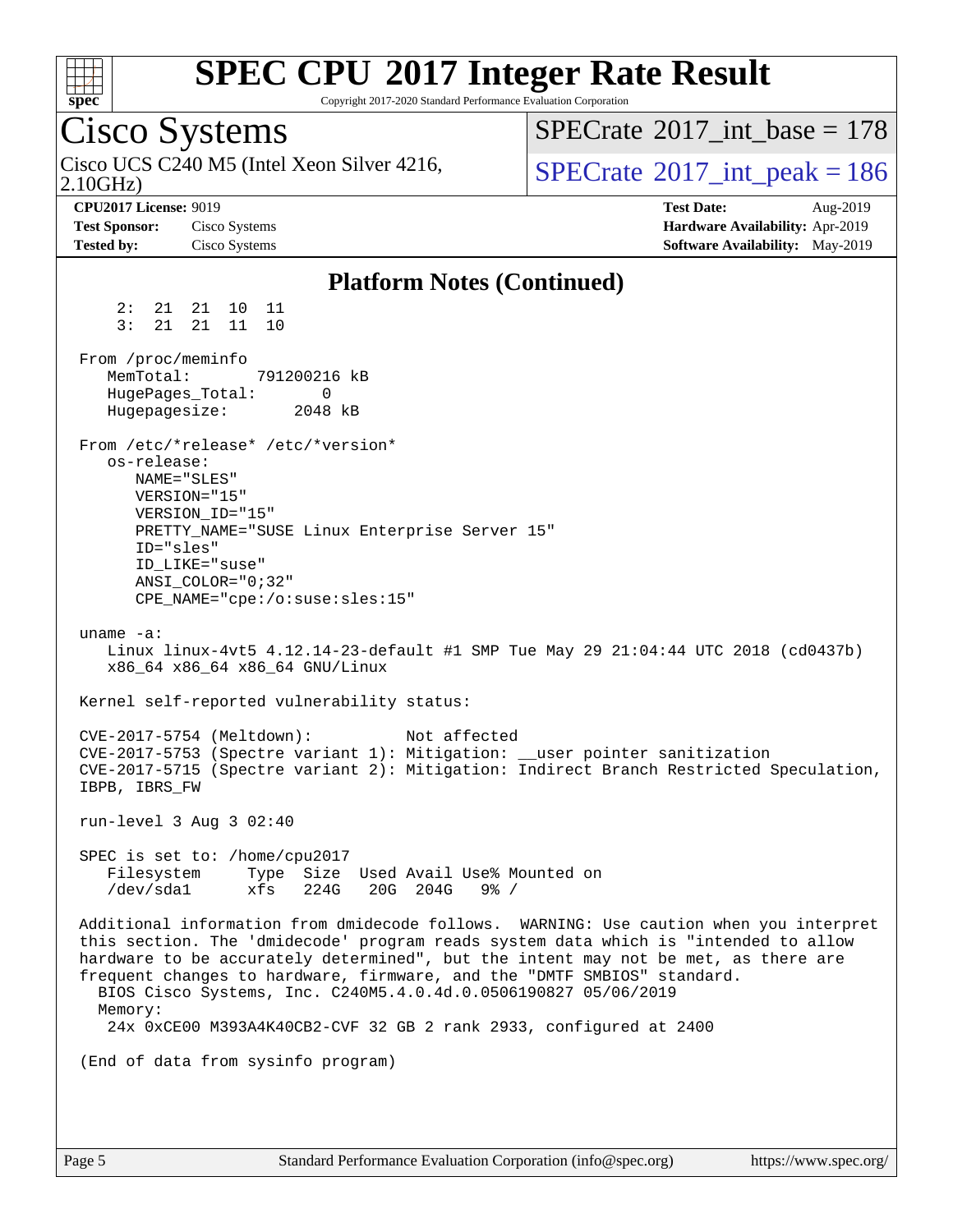

Copyright 2017-2020 Standard Performance Evaluation Corporation

# Cisco Systems<br>Cisco UCS C240 M5 (Intel Xeon Silver 4216,

2.10GHz)

 $SPECrate$ <sup>®</sup>[2017\\_int\\_base =](http://www.spec.org/auto/cpu2017/Docs/result-fields.html#SPECrate2017intbase) 178

 $SPECTate$ <sup>®</sup>[2017\\_int\\_peak = 1](http://www.spec.org/auto/cpu2017/Docs/result-fields.html#SPECrate2017intpeak)86

**[CPU2017 License:](http://www.spec.org/auto/cpu2017/Docs/result-fields.html#CPU2017License)** 9019 **[Test Date:](http://www.spec.org/auto/cpu2017/Docs/result-fields.html#TestDate)** Aug-2019 **[Test Sponsor:](http://www.spec.org/auto/cpu2017/Docs/result-fields.html#TestSponsor)** Cisco Systems **[Hardware Availability:](http://www.spec.org/auto/cpu2017/Docs/result-fields.html#HardwareAvailability)** Apr-2019 **[Tested by:](http://www.spec.org/auto/cpu2017/Docs/result-fields.html#Testedby)** Cisco Systems **[Software Availability:](http://www.spec.org/auto/cpu2017/Docs/result-fields.html#SoftwareAvailability)** May-2019

#### **[Compiler Version Notes](http://www.spec.org/auto/cpu2017/Docs/result-fields.html#CompilerVersionNotes)**

| C      | $  502.\text{sec}_r(\text{peak})$                                                                                                                                                 |                       |
|--------|-----------------------------------------------------------------------------------------------------------------------------------------------------------------------------------|-----------------------|
|        | Intel(R) C Intel(R) 64 Compiler for applications running on $IA-32$ , Version<br>19.0.4.227 Build 20190416<br>Copyright (C) 1985-2019 Intel Corporation. All rights reserved.     |                       |
| C      | $500.perlbench_r(base, peak) 502.sec_r(base) 505.mcf_r(base, peak)$<br>525.x264_r(base, peak) 557.xz_r(base, peak)                                                                |                       |
|        | Intel(R) C Intel(R) 64 Compiler for applications running on Intel(R) 64,<br>Version 19.0.4.227 Build 20190416<br>Copyright (C) 1985-2019 Intel Corporation. All rights reserved.  |                       |
| C      | $\vert$ 502.gcc_r(peak)                                                                                                                                                           |                       |
|        | Intel(R) C Intel(R) 64 Compiler for applications running on IA-32, Version<br>19.0.4.227 Build 20190416<br>Copyright (C) 1985-2019 Intel Corporation. All rights reserved.<br>.   |                       |
| C      | 500.perlbench_r(base, peak) 502.gcc_r(base) 505.mcf_r(base, peak)<br>525.x264_r(base, peak) 557.xz_r(base, peak)                                                                  |                       |
|        | Intel(R) C Intel(R) 64 Compiler for applications running on Intel(R) 64,<br>Version 19.0.4.227 Build 20190416<br>Copyright (C) 1985-2019 Intel Corporation. All rights reserved.  |                       |
|        | $C++$   523.xalancbmk_r(peak)                                                                                                                                                     |                       |
|        | Intel(R) $C++$ Intel(R) 64 Compiler for applications running on $IA-32$ , Version<br>19.0.4.227 Build 20190416<br>Copyright (C) 1985-2019 Intel Corporation. All rights reserved. |                       |
| $C++$  | 520.omnetpp_r(base, peak) 523.xalancbmk_r(base)<br>531.deepsjeng_r(base, peak) 541.leela_r(base, peak)                                                                            |                       |
|        | Intel(R) $C++$ Intel(R) 64 Compiler for applications running on Intel(R) 64,                                                                                                      |                       |
| Page 6 | (Continued on next page)<br>Standard Performance Evaluation Corporation (info@spec.org)                                                                                           | https://www.spec.org/ |
|        |                                                                                                                                                                                   |                       |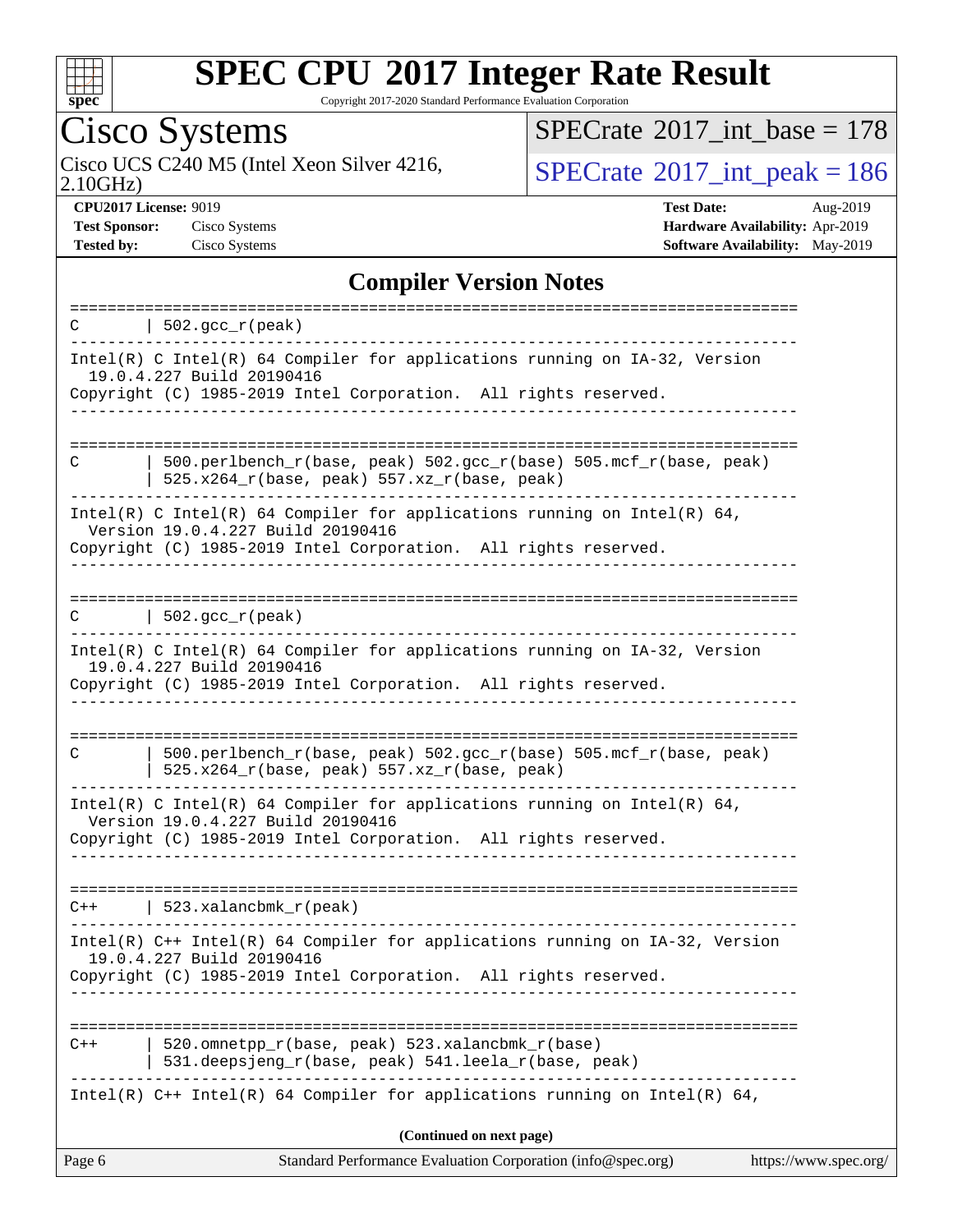

Copyright 2017-2020 Standard Performance Evaluation Corporation

### Cisco Systems

 $SPECrate$ <sup>®</sup>[2017\\_int\\_base =](http://www.spec.org/auto/cpu2017/Docs/result-fields.html#SPECrate2017intbase) 178

Cisco UCS C240 M5 (Intel Xeon Silver 4216,  $SPECrate^{\circ}2017\_int\_peak = 186$  $SPECrate^{\circ}2017\_int\_peak = 186$ 

2.10GHz)

| <b>Test Sponsor:</b> | Cisco Syster |
|----------------------|--------------|
| Tested by:           | Cisco Syster |

**[CPU2017 License:](http://www.spec.org/auto/cpu2017/Docs/result-fields.html#CPU2017License)** 9019 **[Test Date:](http://www.spec.org/auto/cpu2017/Docs/result-fields.html#TestDate)** Aug-2019 **[Test Sponsor:](http://www.spec.org/auto/cpu2017/Docs/result-fields.html#TestSponsor)** Cisco Systems **[Hardware Availability:](http://www.spec.org/auto/cpu2017/Docs/result-fields.html#HardwareAvailability)** Apr-2019 **[Tested by:](http://www.spec.org/auto/cpu2017/Docs/result-fields.html#Testedby)** Cisco Systems **[Software Availability:](http://www.spec.org/auto/cpu2017/Docs/result-fields.html#SoftwareAvailability)** May-2019

#### **[Compiler Version Notes \(Continued\)](http://www.spec.org/auto/cpu2017/Docs/result-fields.html#CompilerVersionNotes)**

| Version 19.0.4.227 Build 20190416<br>Copyright (C) 1985-2019 Intel Corporation. All rights reserved.                                                                                   |
|----------------------------------------------------------------------------------------------------------------------------------------------------------------------------------------|
| $C++$   523.xalancbmk $r(\text{peak})$                                                                                                                                                 |
| Intel(R) C++ Intel(R) 64 Compiler for applications running on IA-32, Version<br>19.0.4.227 Build 20190416<br>Copyright (C) 1985-2019 Intel Corporation. All rights reserved.           |
| 520.omnetpp $r(base, peak)$ 523.xalancbmk $r(base)$<br>$C++$<br>531.deepsjeng_r(base, peak) 541.leela_r(base, peak)                                                                    |
| Intel(R) $C++$ Intel(R) 64 Compiler for applications running on Intel(R) 64,<br>Version 19.0.4.227 Build 20190416<br>Copyright (C) 1985-2019 Intel Corporation. All rights reserved.   |
| Fortran   548. $exchange2 r(base, peak)$                                                                                                                                               |
| Intel(R) Fortran Intel(R) 64 Compiler for applications running on Intel(R)<br>64, Version 19.0.4.227 Build 20190416<br>Copyright (C) 1985-2019 Intel Corporation. All rights reserved. |

### **[Base Compiler Invocation](http://www.spec.org/auto/cpu2017/Docs/result-fields.html#BaseCompilerInvocation)**

[C benchmarks](http://www.spec.org/auto/cpu2017/Docs/result-fields.html#Cbenchmarks): [icc -m64 -std=c11](http://www.spec.org/cpu2017/results/res2019q3/cpu2017-20190806-16742.flags.html#user_CCbase_intel_icc_64bit_c11_33ee0cdaae7deeeab2a9725423ba97205ce30f63b9926c2519791662299b76a0318f32ddfffdc46587804de3178b4f9328c46fa7c2b0cd779d7a61945c91cd35)

[C++ benchmarks:](http://www.spec.org/auto/cpu2017/Docs/result-fields.html#CXXbenchmarks) [icpc -m64](http://www.spec.org/cpu2017/results/res2019q3/cpu2017-20190806-16742.flags.html#user_CXXbase_intel_icpc_64bit_4ecb2543ae3f1412ef961e0650ca070fec7b7afdcd6ed48761b84423119d1bf6bdf5cad15b44d48e7256388bc77273b966e5eb805aefd121eb22e9299b2ec9d9)

[Fortran benchmarks](http://www.spec.org/auto/cpu2017/Docs/result-fields.html#Fortranbenchmarks): [ifort -m64](http://www.spec.org/cpu2017/results/res2019q3/cpu2017-20190806-16742.flags.html#user_FCbase_intel_ifort_64bit_24f2bb282fbaeffd6157abe4f878425411749daecae9a33200eee2bee2fe76f3b89351d69a8130dd5949958ce389cf37ff59a95e7a40d588e8d3a57e0c3fd751)

### **[Base Portability Flags](http://www.spec.org/auto/cpu2017/Docs/result-fields.html#BasePortabilityFlags)**

500.perlbench\_r: [-DSPEC\\_LP64](http://www.spec.org/cpu2017/results/res2019q3/cpu2017-20190806-16742.flags.html#b500.perlbench_r_basePORTABILITY_DSPEC_LP64) [-DSPEC\\_LINUX\\_X64](http://www.spec.org/cpu2017/results/res2019q3/cpu2017-20190806-16742.flags.html#b500.perlbench_r_baseCPORTABILITY_DSPEC_LINUX_X64)

**(Continued on next page)**

Page 7 Standard Performance Evaluation Corporation [\(info@spec.org\)](mailto:info@spec.org) <https://www.spec.org/>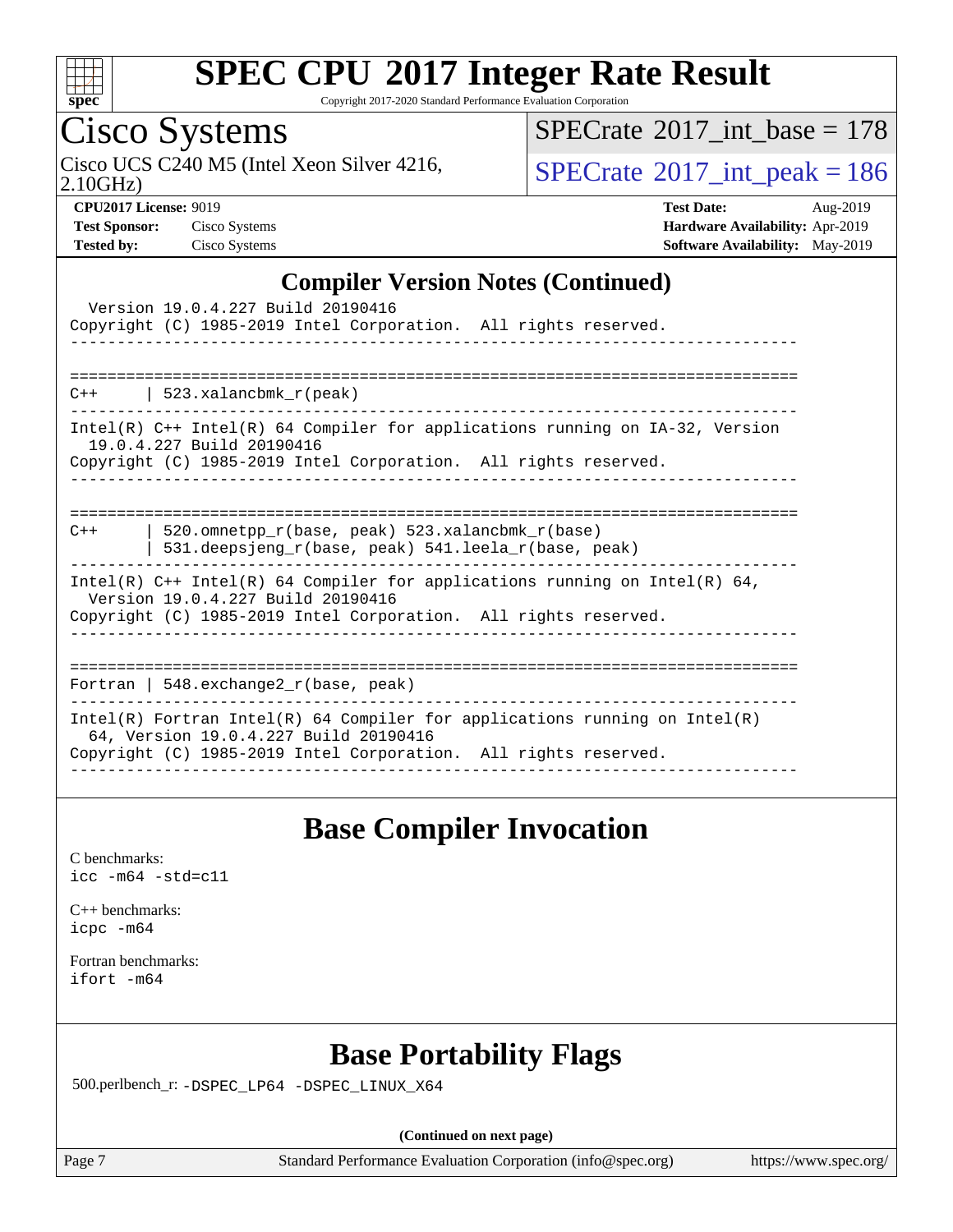

Copyright 2017-2020 Standard Performance Evaluation Corporation

### Cisco Systems

2.10GHz) Cisco UCS C240 M5 (Intel Xeon Silver 4216,  $SPECrate^{\circ}2017\_int\_peak = 186$  $SPECrate^{\circ}2017\_int\_peak = 186$ 

 $SPECTate@2017_int\_base = 178$ 

**[Tested by:](http://www.spec.org/auto/cpu2017/Docs/result-fields.html#Testedby)** Cisco Systems **[Software Availability:](http://www.spec.org/auto/cpu2017/Docs/result-fields.html#SoftwareAvailability)** May-2019

**[CPU2017 License:](http://www.spec.org/auto/cpu2017/Docs/result-fields.html#CPU2017License)** 9019 **[Test Date:](http://www.spec.org/auto/cpu2017/Docs/result-fields.html#TestDate)** Aug-2019 **[Test Sponsor:](http://www.spec.org/auto/cpu2017/Docs/result-fields.html#TestSponsor)** Cisco Systems **[Hardware Availability:](http://www.spec.org/auto/cpu2017/Docs/result-fields.html#HardwareAvailability)** Apr-2019

### **[Base Portability Flags \(Continued\)](http://www.spec.org/auto/cpu2017/Docs/result-fields.html#BasePortabilityFlags)**

 502.gcc\_r: [-DSPEC\\_LP64](http://www.spec.org/cpu2017/results/res2019q3/cpu2017-20190806-16742.flags.html#suite_basePORTABILITY502_gcc_r_DSPEC_LP64) 505.mcf\_r: [-DSPEC\\_LP64](http://www.spec.org/cpu2017/results/res2019q3/cpu2017-20190806-16742.flags.html#suite_basePORTABILITY505_mcf_r_DSPEC_LP64) 520.omnetpp\_r: [-DSPEC\\_LP64](http://www.spec.org/cpu2017/results/res2019q3/cpu2017-20190806-16742.flags.html#suite_basePORTABILITY520_omnetpp_r_DSPEC_LP64) 523.xalancbmk\_r: [-DSPEC\\_LP64](http://www.spec.org/cpu2017/results/res2019q3/cpu2017-20190806-16742.flags.html#suite_basePORTABILITY523_xalancbmk_r_DSPEC_LP64) [-DSPEC\\_LINUX](http://www.spec.org/cpu2017/results/res2019q3/cpu2017-20190806-16742.flags.html#b523.xalancbmk_r_baseCXXPORTABILITY_DSPEC_LINUX) 525.x264\_r: [-DSPEC\\_LP64](http://www.spec.org/cpu2017/results/res2019q3/cpu2017-20190806-16742.flags.html#suite_basePORTABILITY525_x264_r_DSPEC_LP64) 531.deepsjeng\_r: [-DSPEC\\_LP64](http://www.spec.org/cpu2017/results/res2019q3/cpu2017-20190806-16742.flags.html#suite_basePORTABILITY531_deepsjeng_r_DSPEC_LP64) 541.leela\_r: [-DSPEC\\_LP64](http://www.spec.org/cpu2017/results/res2019q3/cpu2017-20190806-16742.flags.html#suite_basePORTABILITY541_leela_r_DSPEC_LP64) 548.exchange2\_r: [-DSPEC\\_LP64](http://www.spec.org/cpu2017/results/res2019q3/cpu2017-20190806-16742.flags.html#suite_basePORTABILITY548_exchange2_r_DSPEC_LP64) 557.xz\_r: [-DSPEC\\_LP64](http://www.spec.org/cpu2017/results/res2019q3/cpu2017-20190806-16742.flags.html#suite_basePORTABILITY557_xz_r_DSPEC_LP64)

### **[Base Optimization Flags](http://www.spec.org/auto/cpu2017/Docs/result-fields.html#BaseOptimizationFlags)**

#### [C benchmarks](http://www.spec.org/auto/cpu2017/Docs/result-fields.html#Cbenchmarks):

```
-Wl,-z,muldefs -xCORE-AVX512 -ipo -O3 -no-prec-div
-qopt-mem-layout-trans=4
-L/usr/local/IntelCompiler19/compilers_and_libraries_2019.4.227/linux/compiler/lib/intel64
-lqkmalloc
```
#### [C++ benchmarks](http://www.spec.org/auto/cpu2017/Docs/result-fields.html#CXXbenchmarks):

```
-Wl,-z,muldefs -xCORE-AVX512 -ipo -O3 -no-prec-div
-qopt-mem-layout-trans=4
-L/usr/local/IntelCompiler19/compilers_and_libraries_2019.4.227/linux/compiler/lib/intel64
-lqkmalloc
```
#### [Fortran benchmarks](http://www.spec.org/auto/cpu2017/Docs/result-fields.html#Fortranbenchmarks):

```
-Wl,-z,muldefs -xCORE-AVX512 -ipo -O3 -no-prec-div
-qopt-mem-layout-trans=4 -nostandard-realloc-lhs -align array32byte
-L/usr/local/IntelCompiler19/compilers_and_libraries_2019.4.227/linux/compiler/lib/intel64
-lqkmalloc
```
### **[Peak Compiler Invocation](http://www.spec.org/auto/cpu2017/Docs/result-fields.html#PeakCompilerInvocation)**

[C benchmarks \(except as noted below\)](http://www.spec.org/auto/cpu2017/Docs/result-fields.html#Cbenchmarksexceptasnotedbelow): [icc -m64 -std=c11](http://www.spec.org/cpu2017/results/res2019q3/cpu2017-20190806-16742.flags.html#user_CCpeak_intel_icc_64bit_c11_33ee0cdaae7deeeab2a9725423ba97205ce30f63b9926c2519791662299b76a0318f32ddfffdc46587804de3178b4f9328c46fa7c2b0cd779d7a61945c91cd35)

502.gcc\_r: [icc -m32 -std=c11 -L/usr/local/IntelCompiler19/compilers\\_and\\_libraries\\_2019.4.227/linux/compiler/lib/ia32\\_lin](http://www.spec.org/cpu2017/results/res2019q3/cpu2017-20190806-16742.flags.html#user_peakCCLD502_gcc_r_intel_icc_38a193a897536fa645efb1dc6ac2bea2bddbbe56f130e144a606d1b2649003f27c79f8814020c1f9355cbbf0d7ab0d194a7a979ee1e2a95641bbb8cf571aac7b)

#### [C++ benchmarks \(except as noted below\)](http://www.spec.org/auto/cpu2017/Docs/result-fields.html#CXXbenchmarksexceptasnotedbelow): [icpc -m64](http://www.spec.org/cpu2017/results/res2019q3/cpu2017-20190806-16742.flags.html#user_CXXpeak_intel_icpc_64bit_4ecb2543ae3f1412ef961e0650ca070fec7b7afdcd6ed48761b84423119d1bf6bdf5cad15b44d48e7256388bc77273b966e5eb805aefd121eb22e9299b2ec9d9)

523.xalancbmk\_r: [icpc -m32 -L/usr/local/IntelCompiler19/compilers\\_and\\_libraries\\_2019.4.227/linux/compiler/lib/ia32\\_lin](http://www.spec.org/cpu2017/results/res2019q3/cpu2017-20190806-16742.flags.html#user_peakCXXLD523_xalancbmk_r_intel_icpc_840f965b38320ad10acba6032d6ca4c816e722c432c250f3408feae347068ba449f694544a48cf12cd3bde3495e328e6747ab0f629c2925d3062e2ee144af951)

**(Continued on next page)**

Page 8 Standard Performance Evaluation Corporation [\(info@spec.org\)](mailto:info@spec.org) <https://www.spec.org/>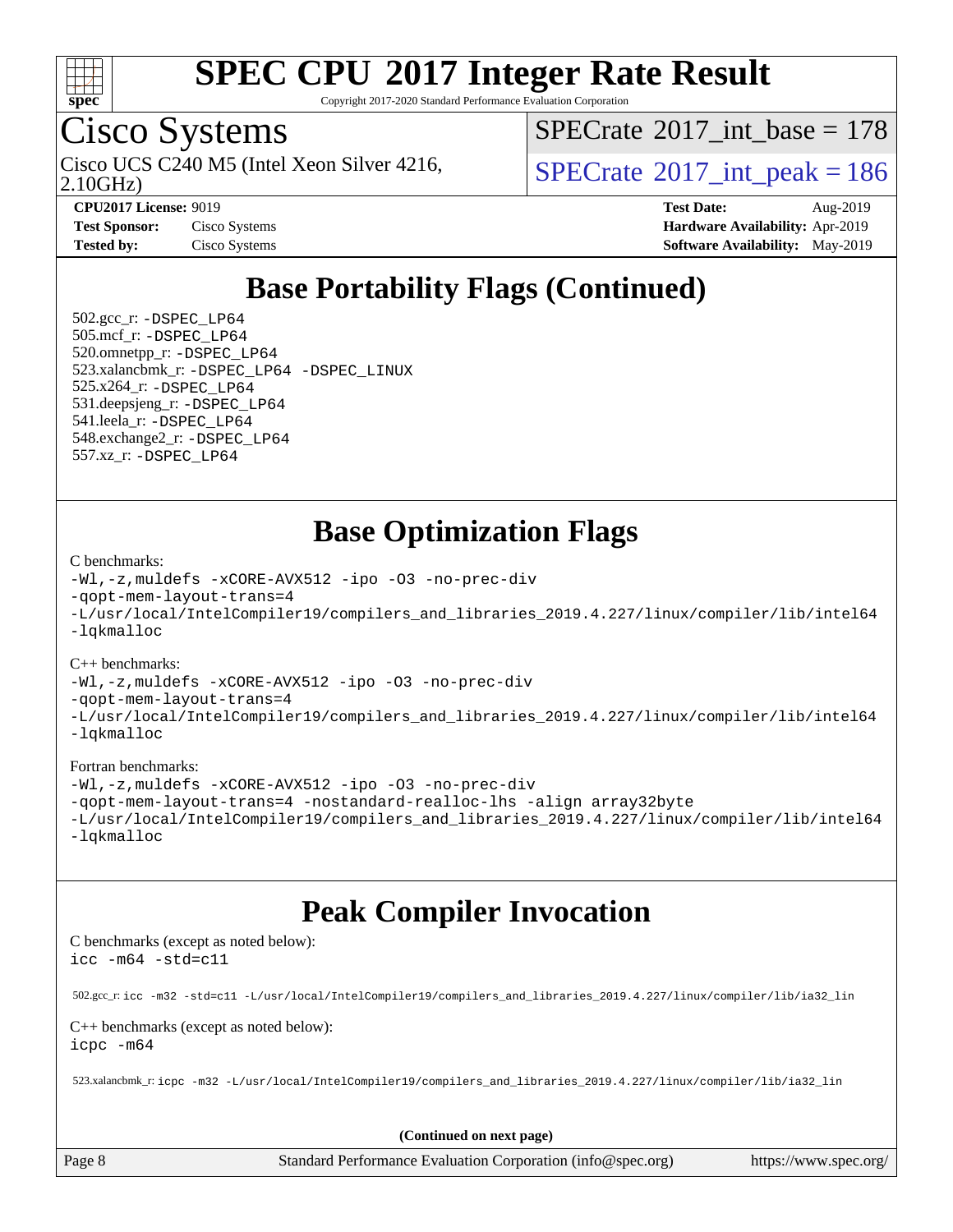

Copyright 2017-2020 Standard Performance Evaluation Corporation

## Cisco Systems

2.10GHz)

 $SPECTate@2017_int\_base = 178$ 

Cisco UCS C240 M5 (Intel Xeon Silver 4216,  $\vert$ [SPECrate](http://www.spec.org/auto/cpu2017/Docs/result-fields.html#SPECrate2017intpeak)<sup>®</sup>[2017\\_int\\_peak = 1](http://www.spec.org/auto/cpu2017/Docs/result-fields.html#SPECrate2017intpeak)86

**[CPU2017 License:](http://www.spec.org/auto/cpu2017/Docs/result-fields.html#CPU2017License)** 9019 **[Test Date:](http://www.spec.org/auto/cpu2017/Docs/result-fields.html#TestDate)** Aug-2019 **[Test Sponsor:](http://www.spec.org/auto/cpu2017/Docs/result-fields.html#TestSponsor)** Cisco Systems **[Hardware Availability:](http://www.spec.org/auto/cpu2017/Docs/result-fields.html#HardwareAvailability)** Apr-2019 **[Tested by:](http://www.spec.org/auto/cpu2017/Docs/result-fields.html#Testedby)** Cisco Systems **Cisco Systems [Software Availability:](http://www.spec.org/auto/cpu2017/Docs/result-fields.html#SoftwareAvailability)** May-2019

### **[Peak Compiler Invocation \(Continued\)](http://www.spec.org/auto/cpu2017/Docs/result-fields.html#PeakCompilerInvocation)**

[Fortran benchmarks](http://www.spec.org/auto/cpu2017/Docs/result-fields.html#Fortranbenchmarks):

[ifort -m64](http://www.spec.org/cpu2017/results/res2019q3/cpu2017-20190806-16742.flags.html#user_FCpeak_intel_ifort_64bit_24f2bb282fbaeffd6157abe4f878425411749daecae9a33200eee2bee2fe76f3b89351d69a8130dd5949958ce389cf37ff59a95e7a40d588e8d3a57e0c3fd751)

### **[Peak Portability Flags](http://www.spec.org/auto/cpu2017/Docs/result-fields.html#PeakPortabilityFlags)**

 500.perlbench\_r: [-DSPEC\\_LP64](http://www.spec.org/cpu2017/results/res2019q3/cpu2017-20190806-16742.flags.html#b500.perlbench_r_peakPORTABILITY_DSPEC_LP64) [-DSPEC\\_LINUX\\_X64](http://www.spec.org/cpu2017/results/res2019q3/cpu2017-20190806-16742.flags.html#b500.perlbench_r_peakCPORTABILITY_DSPEC_LINUX_X64) 502.gcc\_r: [-D\\_FILE\\_OFFSET\\_BITS=64](http://www.spec.org/cpu2017/results/res2019q3/cpu2017-20190806-16742.flags.html#user_peakPORTABILITY502_gcc_r_file_offset_bits_64_5ae949a99b284ddf4e95728d47cb0843d81b2eb0e18bdfe74bbf0f61d0b064f4bda2f10ea5eb90e1dcab0e84dbc592acfc5018bc955c18609f94ddb8d550002c) 505.mcf\_r: [-DSPEC\\_LP64](http://www.spec.org/cpu2017/results/res2019q3/cpu2017-20190806-16742.flags.html#suite_peakPORTABILITY505_mcf_r_DSPEC_LP64) 520.omnetpp\_r: [-DSPEC\\_LP64](http://www.spec.org/cpu2017/results/res2019q3/cpu2017-20190806-16742.flags.html#suite_peakPORTABILITY520_omnetpp_r_DSPEC_LP64) 523.xalancbmk\_r: [-D\\_FILE\\_OFFSET\\_BITS=64](http://www.spec.org/cpu2017/results/res2019q3/cpu2017-20190806-16742.flags.html#user_peakPORTABILITY523_xalancbmk_r_file_offset_bits_64_5ae949a99b284ddf4e95728d47cb0843d81b2eb0e18bdfe74bbf0f61d0b064f4bda2f10ea5eb90e1dcab0e84dbc592acfc5018bc955c18609f94ddb8d550002c) [-DSPEC\\_LINUX](http://www.spec.org/cpu2017/results/res2019q3/cpu2017-20190806-16742.flags.html#b523.xalancbmk_r_peakCXXPORTABILITY_DSPEC_LINUX) 525.x264\_r: [-DSPEC\\_LP64](http://www.spec.org/cpu2017/results/res2019q3/cpu2017-20190806-16742.flags.html#suite_peakPORTABILITY525_x264_r_DSPEC_LP64) 531.deepsjeng\_r: [-DSPEC\\_LP64](http://www.spec.org/cpu2017/results/res2019q3/cpu2017-20190806-16742.flags.html#suite_peakPORTABILITY531_deepsjeng_r_DSPEC_LP64) 541.leela\_r: [-DSPEC\\_LP64](http://www.spec.org/cpu2017/results/res2019q3/cpu2017-20190806-16742.flags.html#suite_peakPORTABILITY541_leela_r_DSPEC_LP64) 548.exchange2\_r: [-DSPEC\\_LP64](http://www.spec.org/cpu2017/results/res2019q3/cpu2017-20190806-16742.flags.html#suite_peakPORTABILITY548_exchange2_r_DSPEC_LP64) 557.xz\_r: [-DSPEC\\_LP64](http://www.spec.org/cpu2017/results/res2019q3/cpu2017-20190806-16742.flags.html#suite_peakPORTABILITY557_xz_r_DSPEC_LP64)

### **[Peak Optimization Flags](http://www.spec.org/auto/cpu2017/Docs/result-fields.html#PeakOptimizationFlags)**

[C benchmarks](http://www.spec.org/auto/cpu2017/Docs/result-fields.html#Cbenchmarks):

```
(info@spec.org)https://www.spec.org/
  500.perlbench_r: -Wl,-z,muldefs -prof-gen(pass 1) -prof-use(pass 2) -ipo
-xCORE-AVX512 -O3 -no-prec-div -qopt-mem-layout-trans=4
-fno-strict-overflow
-L/usr/local/IntelCompiler19/compilers_and_libraries_2019.4.227/linux/compiler/lib/intel64
-lqkmalloc
  502.gcc_r: -Wl,-z,muldefs -prof-gen(pass 1) -prof-use(pass 2) -ipo
-xCORE-AVX512 -O3 -no-prec-div -qopt-mem-layout-trans=4
-L/usr/local/je5.0.1-32/lib -ljemalloc
  505.mcf_r: -Wl,-z,muldefs -xCORE-AVX512 -ipo -O3 -no-prec-div
-qopt-mem-layout-trans=4
-L/usr/local/IntelCompiler19/compilers_and_libraries_2019.4.227/linux/compiler/lib/intel64
-lqkmalloc
  525.x264_r: -Wl,-z,muldefs -xCORE-AVX512 -ipo -O3 -no-prec-div
-qopt-mem-layout-trans=4 -fno-alias
-L/usr/local/IntelCompiler19/compilers_and_libraries_2019.4.227/linux/compiler/lib/intel64
-lqkmalloc
  557.xz_r: Same as 505.mcf_r
                                    (Continued on next page)
```